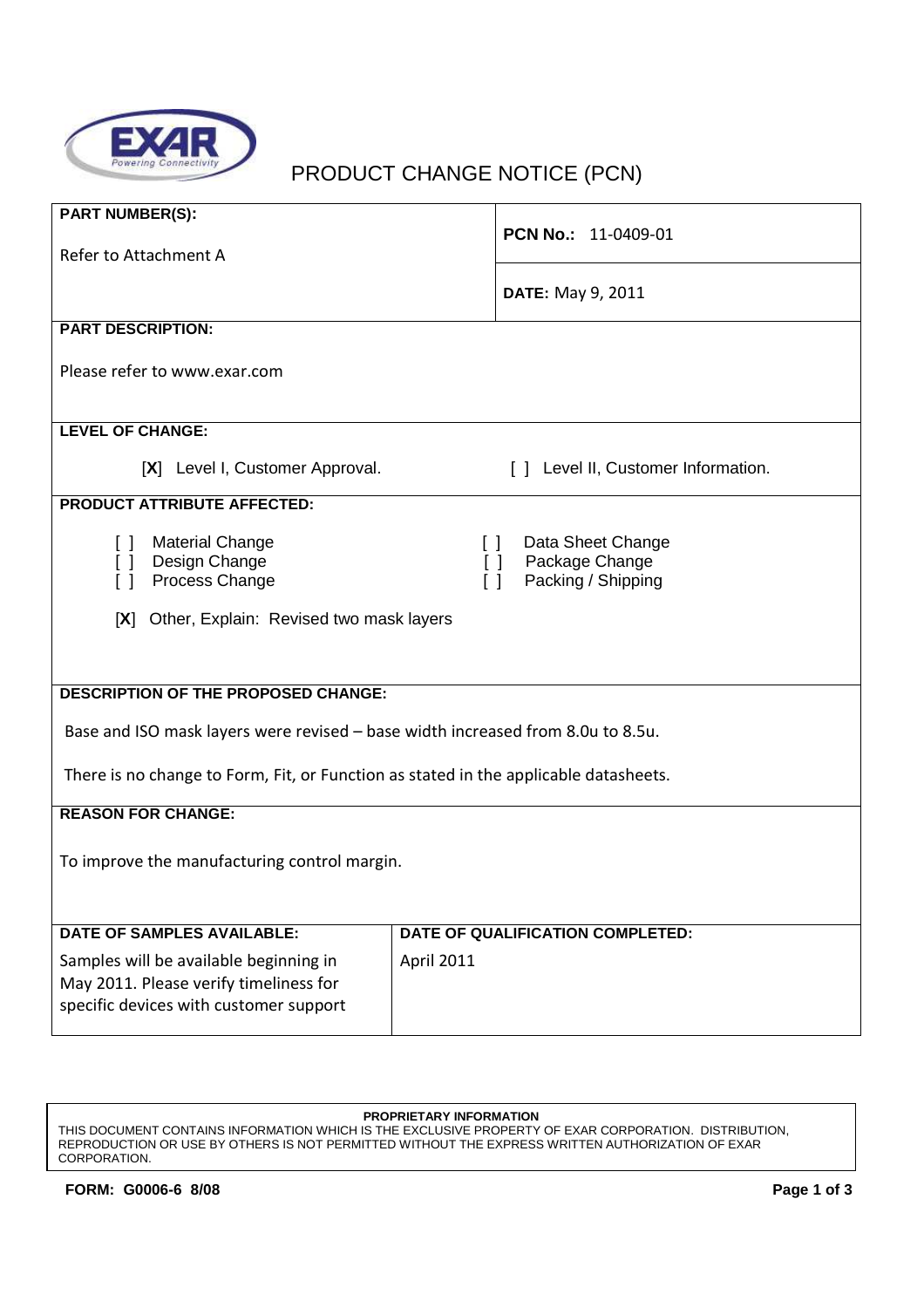

## PRODUCT CHANGE NOTICE

| <b>ESTIMATED CHANGE DATE OR DATE</b><br>CODE:                                                                                                                                                                                                        | <b>SUPPORTING DATA:</b>              |  |
|------------------------------------------------------------------------------------------------------------------------------------------------------------------------------------------------------------------------------------------------------|--------------------------------------|--|
| August 2011                                                                                                                                                                                                                                          | <b>Reliability Qualification</b>     |  |
|                                                                                                                                                                                                                                                      |                                      |  |
| <b>STANDARD DISTRIBUTION</b><br>[X]                                                                                                                                                                                                                  | <b>CUSTOM DISTRIBUTION</b><br>$\Box$ |  |
| PERSON TO CONTACT WITH QUESTIONS:                                                                                                                                                                                                                    |                                      |  |
| <b>LISA BEDARD</b><br><b>Exar Corporation</b><br>1 Holiday Avenue<br>West Tower, Suite 450<br>Pointe-Claire, Quebec H9R 5N3<br>Tel: (514) 429-1010 ext 210<br>Fax: (514) 695-2548<br>lisa.bedard@exar.com                                            |                                      |  |
| Please acknowledge receipt of this PCN.                                                                                                                                                                                                              |                                      |  |
| Acknowledged:<br>Signature                                                                                                                                                                                                                           |                                      |  |
| <b>Printed Name</b>                                                                                                                                                                                                                                  |                                      |  |
| Company                                                                                                                                                                                                                                              |                                      |  |
| <b>Title</b>                                                                                                                                                                                                                                         |                                      |  |
| <b>Date</b>                                                                                                                                                                                                                                          |                                      |  |
| Approved $\Box$<br>Not Approved □ (Approved/Not Approved section not applicable and should be removed for all Level II PCNs)                                                                                                                         |                                      |  |
|                                                                                                                                                                                                                                                      |                                      |  |
| PROPRIETARY INFORMATION<br>THIS DOCUMENT CONTAINS INFORMATION WHICH IS THE EXCLUSIVE PROPERTY OF EXAR CORPORATION. DISTRIBUTION,<br>REPRODUCTION OR USE BY OTHERS IS NOT PERMITTED WITHOUT THE EXPRESS WRITTEN AUTHORIZATION OF EXAR<br>CORPORATION. |                                      |  |